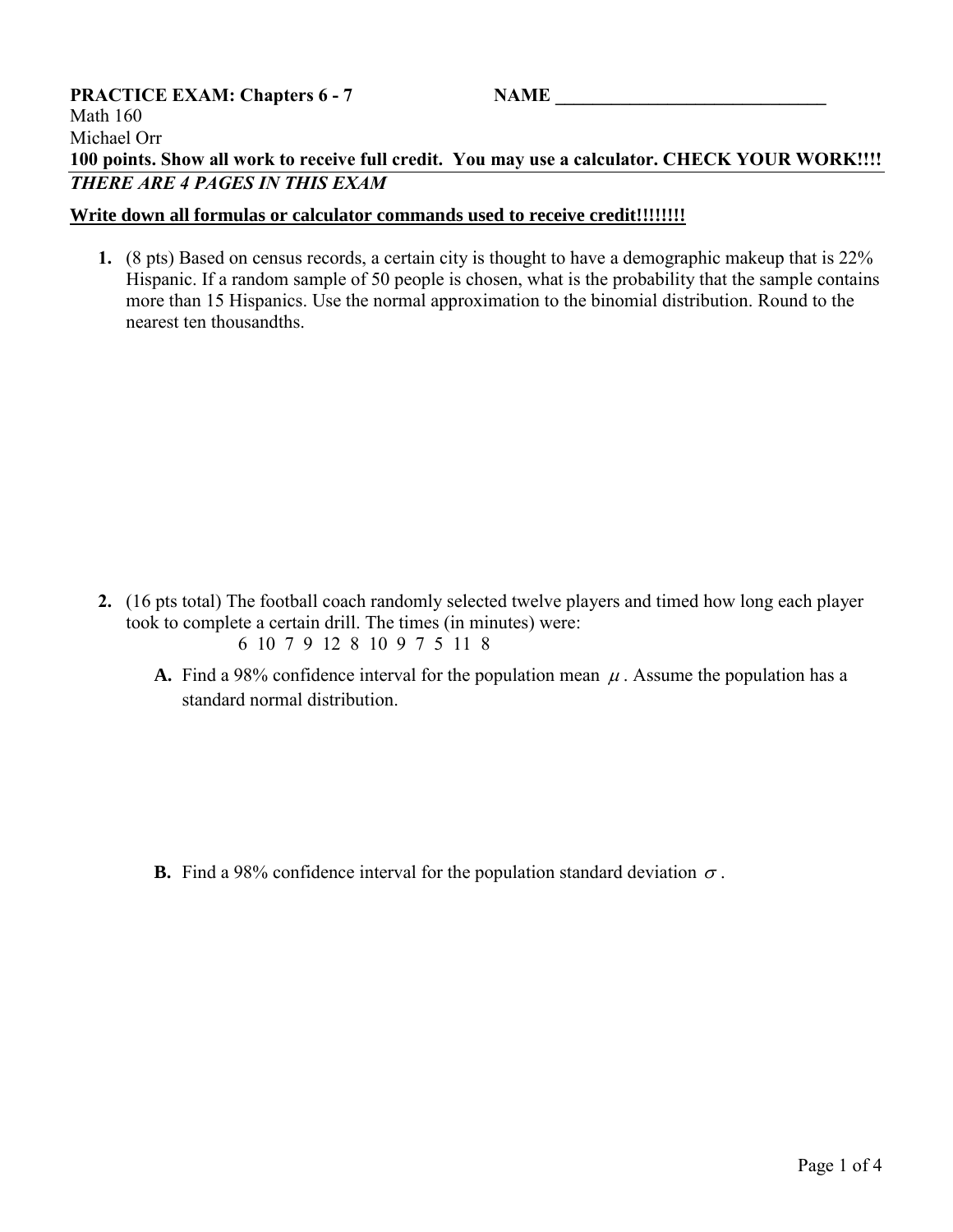- **3.** (4 pts) Do one of the following as appropriate: a) Find the critical value  $z_{\alpha/2}$ , b) find the critical value  $t_{\alpha/2}$ , c) state neither the normal nor the t distribution apply (state why). 90%;  $n = 9$ ;  $\sigma = 4.2$ ; population appears to be very skewed.
- **4.** (8 pts) Using the following uniform density curve, what is the probability that the random variable has a value between 4.4 and 4.7? (Use three decimal places)



**5.** (8 pts) Find the margin of error for the following: 80% confidence interval,  $n = 51$ ,  $\overline{x} = 129$ ,  $s = 274$ .

**6.** (8 pts) Suppose you are interested in estimating the percentage of all California high school students who passed the high school exit exam on the first try. If the goal is to estimate the percentage with 95% confidence and a margin of error of 7%, how many current California high school students' records should be sampled?

**7.** (8 pts) A final exam in Math 160 has a mean of 72 with a standard deviation of 12.5. If 44 students are randomly selected, find the probability that their mean of their test scores is greater than 75. (Round your answers to three decimal places.)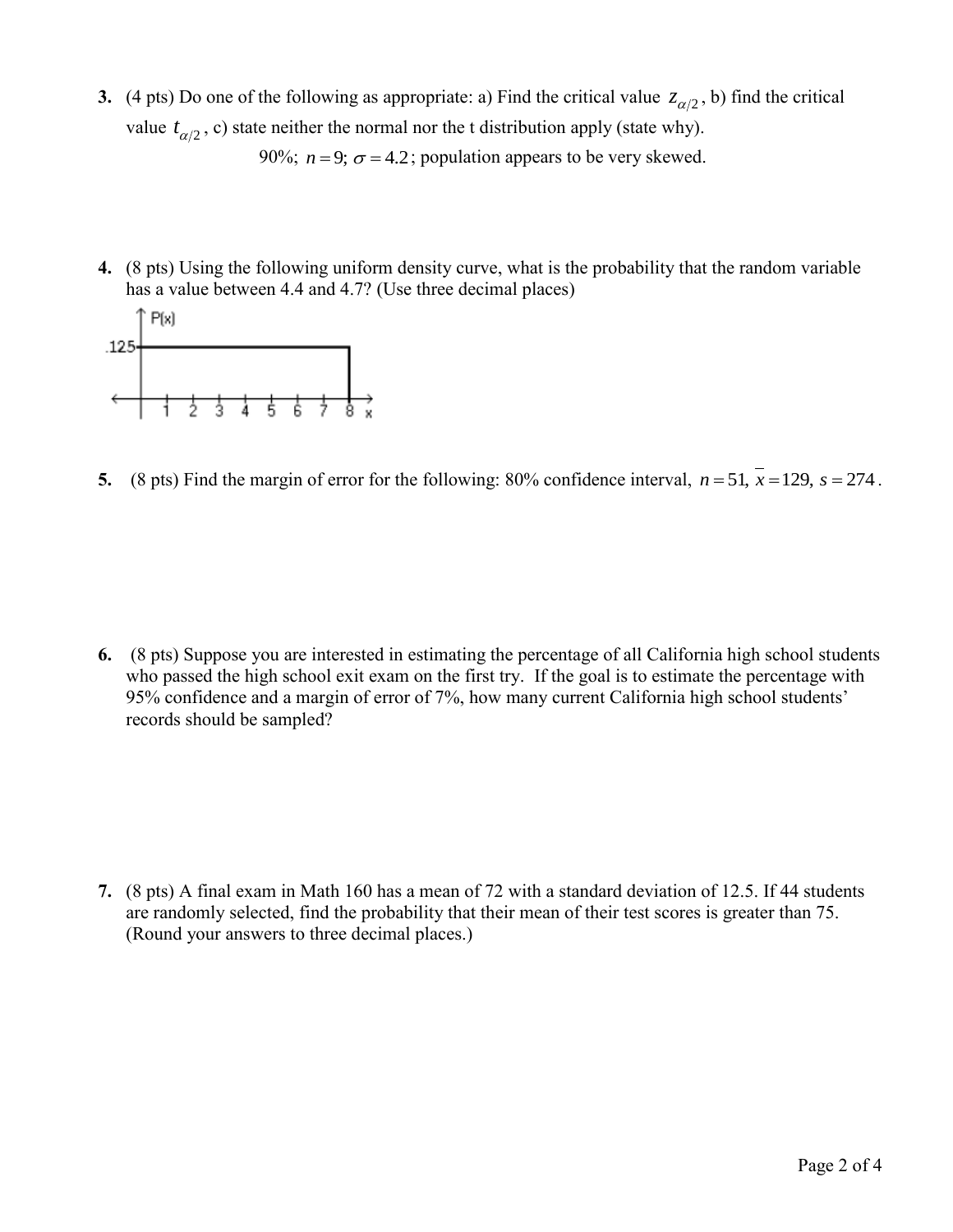**8.** (8 pts) A survey of 300 union members in California reveals that 112 favor the Meg Whittman for governor. Find the margin of error for the 93% confidence interval used to estimate the true population proportion of all California union members who favor the Republican candidate. Round to the nearest thousandths.

**9.** (8 pts) A random sample of light bulbs is to be taken so that the owner of the company can estimate the average life of his light bulbs. How many light bulbs should he sample so that he can estimate the mean life with 99% confidence and a margin of error of 5 hours? Assume that it is known that the standard deviation for light bulb lifetimes is 10 hours.

**10.** (10 pts) The probability that a radish seed will germinate is 0.7. Estimate the probability that of 140 randomly selected seeds, exactly 100 will germinate. Use the normal approximation to the binomial distribution. Round to 4 decimal places.

- **11.** (6 pts) A confidence interval was calculated to estimate the average number of hours per day that females in the U.S. watch TV. This yielded the following confidence interval: (2.88, 3.26). Which of the following is the true statement?
	- **A.** The sample mean was  $\overline{X} = 3.07$  and the margin of error was 0.38 hours.
	- **B.** The sample mean was  $\overline{X} = 3.07$  and the margin of error was 0.19 hours.
	- **C.** The population mean was  $\mu = 3.07$  and the margin of error was 0.19 hours.
	- **D.** The population mean is  $\mu = 3.07$  and the margin of error was 0.19 hours.
	- **E.** We don't know the population mean, but we do know that  $\hat{p} = 3.07$ .
	- **F.** None of the above statements is true.